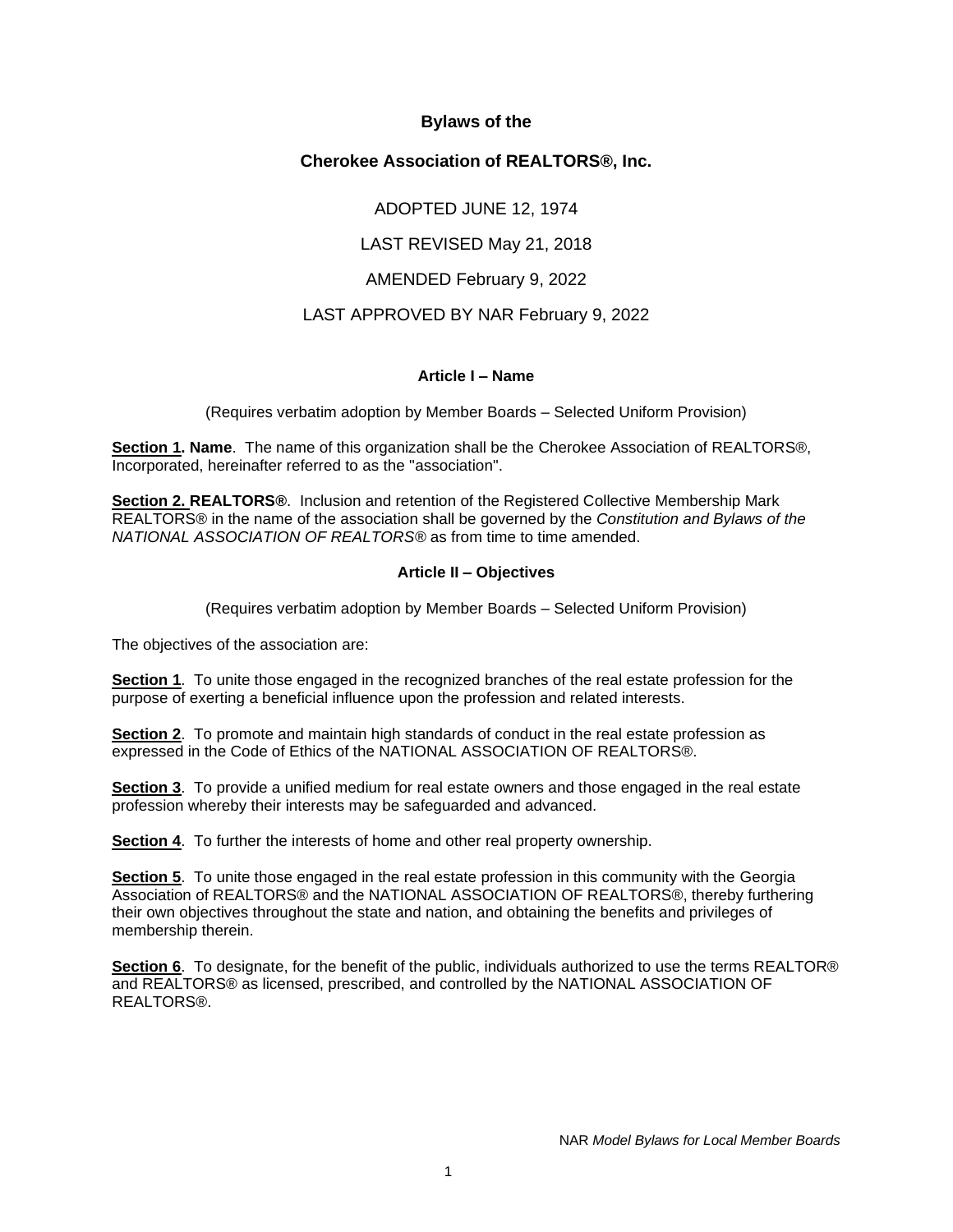### **Article III – Jurisdiction**

(Requires verbatim adoption by Member Boards – Selected Uniform Provision)

**Section 1**. The territorial jurisdiction of the association as a Member of the NATIONAL ASSOCIATION OF REALTORS® is Cherokee County, Georgia.

(Include **exact** jurisdiction description as officially approved by the Board of Directors of the National Association. Continue description on addendum if required.)

**Section 2.** Territorial jurisdiction is defined to mean:

(a) The right and duty to control the use of the terms REALTOR® and REALTORS®, subject to the conditions set forth in these Bylaws and those of the NATIONAL ASSOCIATION OF REALTORS®, in return for which the association agrees to protect and safeguard the property rights of the National Association in the terms.

#### **Article IV – Membership**

**Section 1**. There shall be six classes of members, as follows. **(a) REALTOR® Members.** REALTOR® Members, whether primary or secondary shall be:

(1) Individuals who, as sole proprietors, partners, corporate officers, or branch office managers, are engaged actively in the real estate profession, including buying, selling, exchanging, renting or leasing, managing, appraising for others for compensation, counseling, building, developing or subdividing real estate, and who maintain or are associated with an established real estate office in the state of Georgia or a state contiguous thereto. All persons who are partners in a partnership, or all officers in a corporation who are actively engaged in the real estate profession within the state or a state contiguous thereto shall qualify for REALTOR® membership only, and each is required to hold REALTOR® membership (except as provided in the following paragraph) in an association of REALTORS<sup>®</sup> within the state or a state contiguous thereto, unless otherwise qualified for Institute Affiliate membership, as described in Section 1(b) of Article IV.

In the case of a real estate firm, partnership, or corporation, whose business activity is substantially all commercial, only those principals actively engaged in the real estate business in connection with the same office, or any other offices within the jurisdiction of the association in which one of the firm's principals holds REALTOR® membership, shall be required to hold REALTOR® membership unless otherwise qualified for Institute Affiliate membership, as described in Section 1(b) of Article IV. (Amended 1/05)

**NOTE:** REALTOR® members may obtain membership in a "secondary" association in another state.

(2) Individuals who are engaged in the real estate profession other than as sole proprietors, partners, corporate officers, or branch office managers and are associated with a REALTOR® member and meet the qualifications set out in Article V.

(3) Franchise REALTOR® Membership. Corporate officers (who may be licensed or unlicensed) of a real estate brokerage franchise organization with at least one hundred fifty (150) franchisees located within the United States, its insular possessions and the commonwealth of Puerto Rico, elected to membership pursuant to the provisions in the NAR *Constitution and Bylaws*. Such individuals shall enjoy all of the rights, privileges, and obligations of REALTOR® membership (including compliance with the Code of Ethics) except: obligations related to association-mandated education, meeting attendance, or indoctrination classes or other similar requirements; the right to use the term REALTOR® in connection with their franchise organization's name; and the right to hold elective office in the local association, state association, and National Association. (Adopted 1/96)

(4) Primary and Secondary REALTOR® Members. An individual is a primary member if the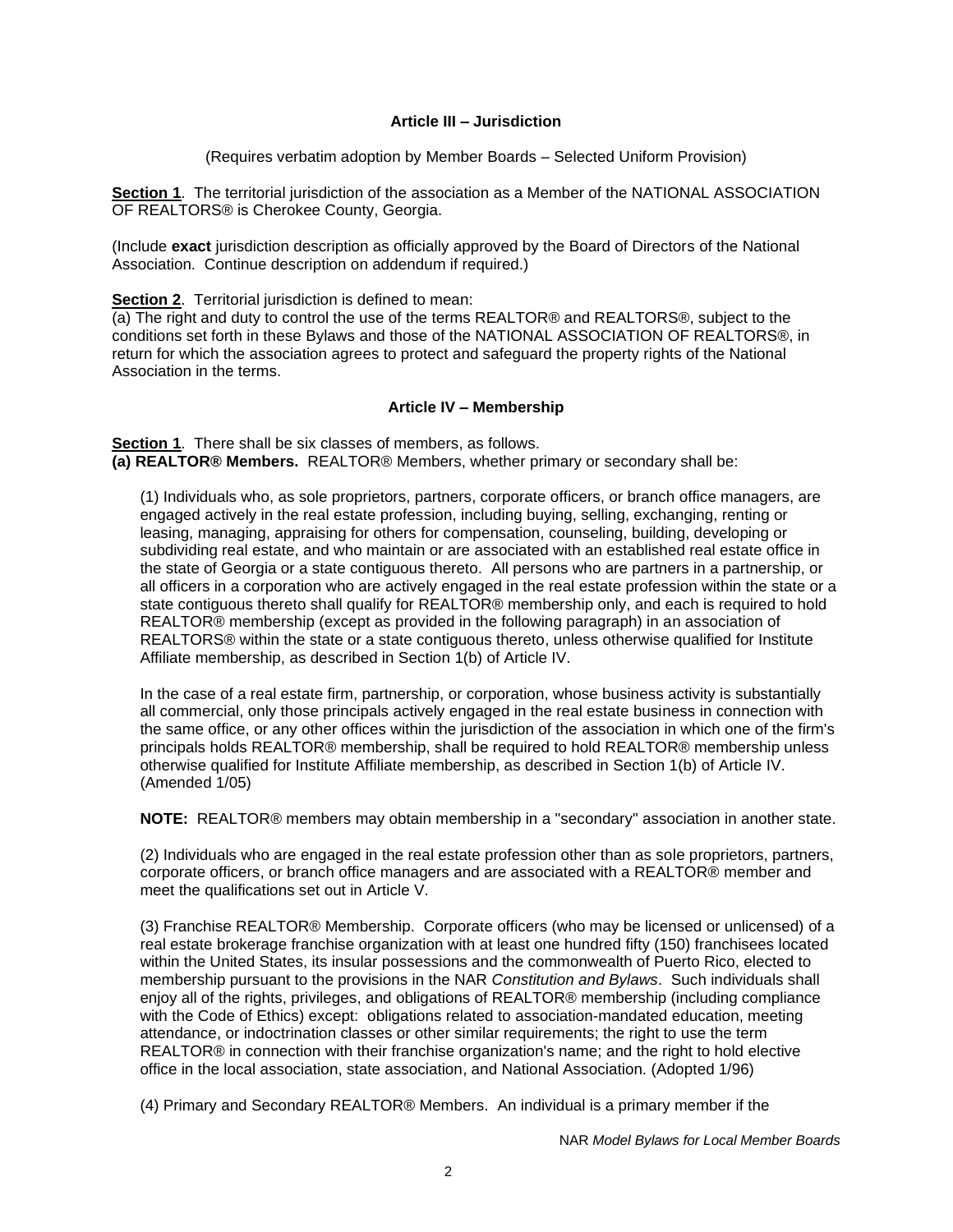association pays state and National dues based on such member. An individual is a secondary member if state and National dues are remitted through another association. One of the principals in a real estate firm must be a designated REALTOR® member of the association in order for licensees affiliated with the firm to select the association as their "primary" association.

(5) Designated REALTOR® Members. Each firm (or office in the case of firms with multiple office locations) shall designate in writing one REALTOR® member who shall be responsible for all duties and obligations of membership, including the obligation to arbitrate (or to mediate if required by the association) pursuant to Article 17 of the Code of Ethics and the payment of association dues as established in Article X of the Bylaws. The "Designated REALTOR®" must be a sole proprietor, partner, corporate officer, or branch office manager acting on behalf of the firm's principal(s), and must meet all other qualifications for REALTOR® membership established in Article V, Section 2 of the Bylaws. (Amended 11/11)

**(b) Institute Affiliate Members.** Institute Affiliate members shall be individuals who hold a professional designation awarded by an Institute, Society, or Council affiliated with the NATIONAL ASSOCIATION OF REALTORS<sup>®</sup> that addresses a specialty area other than residential brokerage or individuals who otherwise hold a class of membership in such Institute, Society, or Council that confers the right to hold office. Any such individual, if otherwise eligible, may elect to hold REALTOR® or REALTOR-ASSOCIATE® membership, subject to payment of applicable dues for such membership. (Amended 1/02)

**(c) Affiliate Members.** Affiliate members shall be real estate owners and other individuals or firms who, while not engaged in the real estate profession as defined in paragraphs (a) or (b) of this section, have interests requiring information concerning real estate and are in sympathy with the objectives of the association.

Affiliate membership shall also be granted to individuals licensed or certified to engage in real estate practice who, if otherwise eligible, do not elect to hold REALTOR® membership in the association, provided the applicant is engaged exclusively in a specialty of the real estate business other than brokerage of real property.

**(d) Public Service Members.** Public Service members shall be individuals who are interested in the real estate profession as employees of or affiliated with educational, public utility, governmental, or other similar organizations, but are not engaged in the real estate profession on their own account or in association with an established real estate business.

**(e) Honorary Members.** Honorary members shall be individuals not engaged in the real estate profession who have performed notable service for the real estate profession, for the association, or for the public.

**(f) Student Members.** Student members shall be individuals who are seeking an undergraduate or graduate degree with a specialization or major in real estate at institutions of higher learning, and who have completed at least two years of college and at least one college-level course in real estate, but are not engaged in the real estate profession on their own account or not associated with an established real estate office.

## **Article V – Qualification and Election**

## **Section 1. Application**

(a) An application for membership shall be made in such manner and form as may be prescribed by the board of directors and made available to anyone requesting it. The application form shall contain among the statements to be signed by the applicant (1) that applicant agrees as a condition to membership to thoroughly familiarize himself/herself with the Code of Ethics of the NATIONAL ASSOCIATION OF REALTORS®, the Constitutions, Bylaws, and Rules and Regulations of the association, the State and National Associations, and if elected a member, will abide by the Constitutions and Bylaws and Rules and Regulations of the association, State and National Associations and, if a REALTOR® member, will abide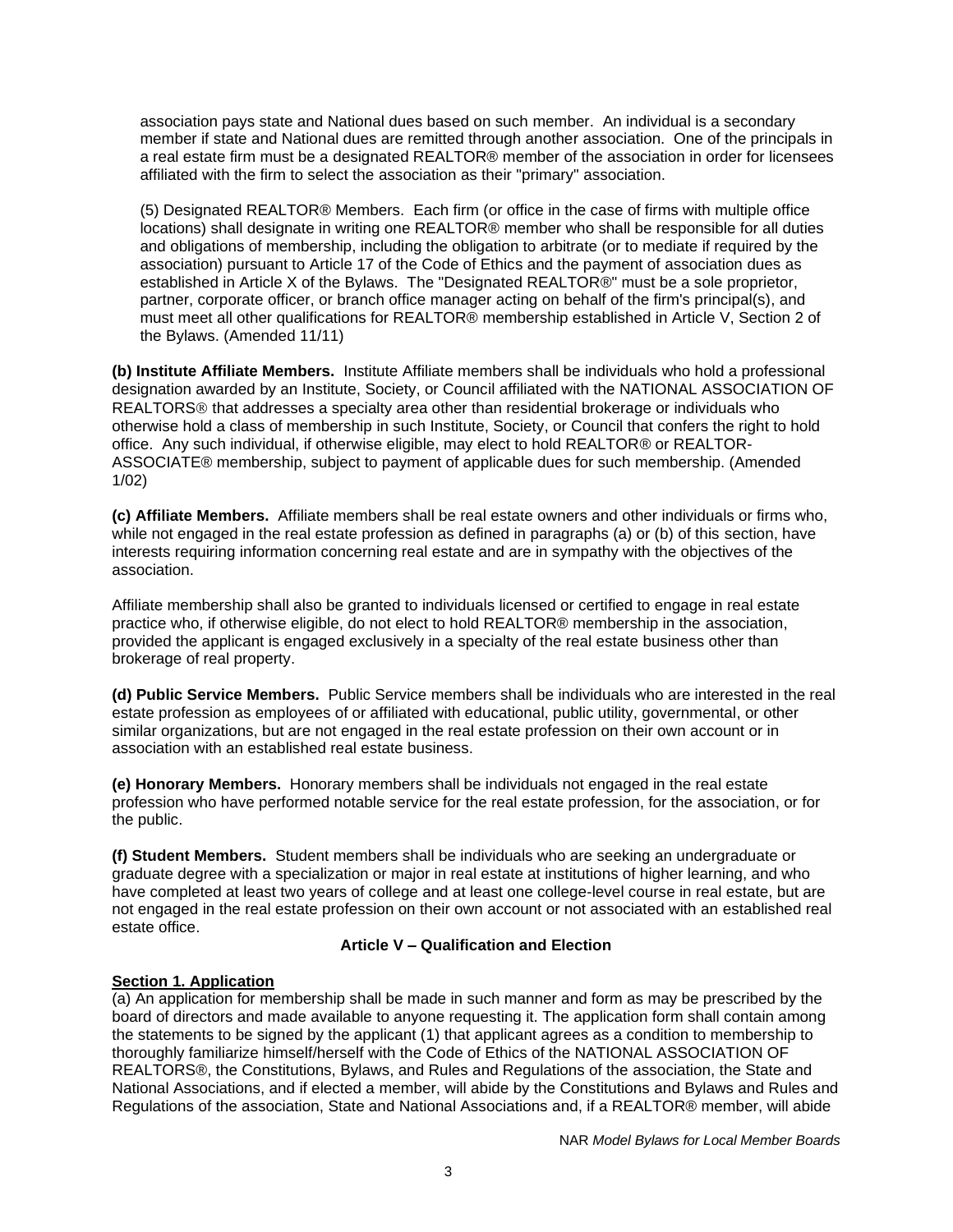by the Code of Ethics of the NATIONAL ASSOCIATION OF REALTORS®, including the obligation to arbitrate (or to mediate if required by the association) controversies arising out of real estate transactions as specified by Article 17 of the Code of Ethics, and as further specified in the *Code of Ethics and Arbitration Manual* of the NATIONAL ASSOCIATION OF REALTORS®, as from time to time amended, and (2) that applicant consents that the association, through its membership committee or otherwise, may invite and receive information and comment about applicant from any member or other persons, and that applicant agrees that any information and comment furnished to the association by any person in response to the invitation shall be conclusively deemed to be privileged and not form the basis of any action for slander, libel, or defamation of character. The applicant shall, with the form of application, have access to a copy of the Bylaws, Constitution, Rules and Regulations, and Code of Ethics referred to above. (Amended 11/11)

#### **Section 2. Qualification**

(a) An applicant for REALTOR® membership who is a sole proprietor, partner, corporate officer, or branch office manager of a real estate firm shall supply evidence satisfactory to the association, through its membership committee or otherwise, that he/she is actively engaged in the real estate profession, and maintains a current, valid real estate broker's or salesperson's license or is licensed or certified by an appropriate state regulatory agency to engage in the appraisal of real property, has a place of business within the state or a state contiguous thereto (unless a secondary member), has no record of recent or pending bankruptcy\*, has no record of official sanctions involving unprofessional conduct\*\*, agrees to complete a course of instruction covering the Bylaws and rules and regulations of the association, the Bylaws of the State Association, and the *Constitution and Bylaws* and Code of Ethics of the NATIONAL ASSOCIATION OF REALTORS®, and shall pass such reasonable and nondiscriminatory written examination thereon, as may be required by the committee, and shall agree that if elected to membership, he/she will abide by such *Constitution*, Bylaws, rules and regulations, and Code of Ethics. (Amended 1/05)

\*No recent or pending bankruptcy is intended to mean that the applicant or any real estate firm in which the applicant is a sole proprietor, general partner, corporate officer, or branch office manager, is not involved in any pending bankruptcy or insolvency proceedings or, has not been adjudged bankrupt in the past three (3) years. If a bankruptcy proceeding as described above exists, membership may not be rejected unless the association establishes that its interests and those of its members and the public could not be adequately protected by requiring that the bankrupt applicant pay cash in advance for association and MLS fees for up to one (1) year from the date that membership is approved or from the date that the applicant is discharged from bankruptcy (whichever is later). In the event that an existing member initiates bankruptcy proceedings, the member may be placed on a "cash basis" from the date that bankruptcy is initiated until one (1) year from the date that the member has been discharged from bankruptcy.

\*\*No record of official sanctions involving unprofessional conduct is intended to mean that the association may only consider:

- A. judgments against the applicant within the past three (3) years of violations of (1) civil rights laws, (2) real estate license laws, and (3) or other laws prohibiting unprofessional conduct against the applicant rendered by the courts or other lawful authorities
- B. criminal convictions if (1) the crime was punishable by death or imprisonment in excess of one year under the law under which the applicant was convicted, and (2) no more than ten (10) years have elapsed since the date of the conviction or the release of the applicant from the confinement imposed for that conviction, whichever is the later date (Amended 5/07)

**NOTE 1:** One or more of the requirements for REALTOR® membership set forth above in Article V, Section 2(a) may be deleted at the association's discretion. However, associations may NOT adopt membership qualifications more rigorous than specified in the *Membership Qualification Criteria for REALTOR® Membership*, approved by the Board of Directors of the National Association.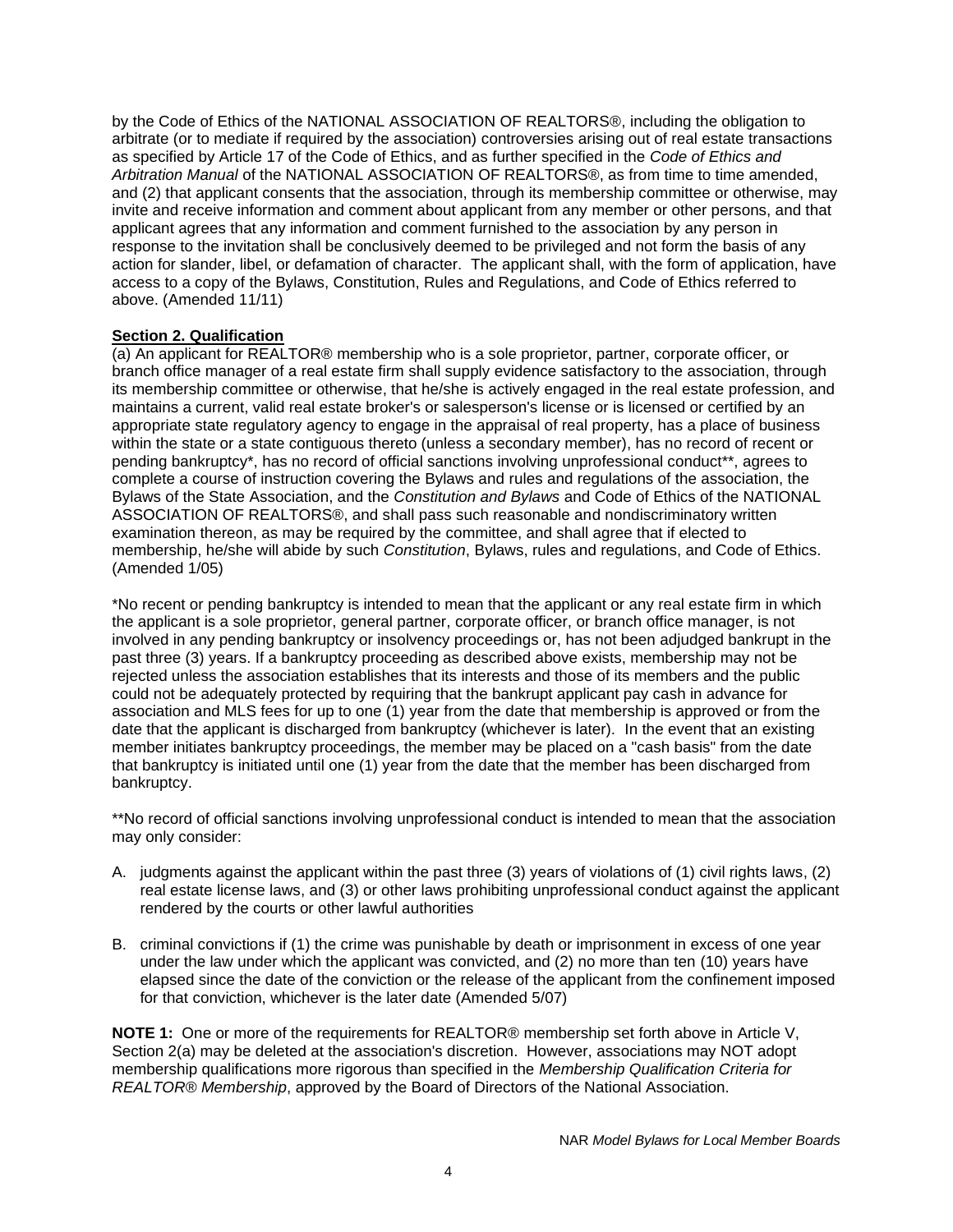**NOTE 2:** Article IV, Section 2, of the NAR *Bylaws* prohibits Member Boards from knowingly granting REALTOR® or REALTOR-ASSOCIATE® membership to any applicant who has an unfulfilled sanction pending which was imposed by another association of REALTORS® for violation of the Code of Ethics. (Adopted 1/01)

(b) Individuals who are actively engaged in the real estate profession other than as sole proprietors, partners, corporate officers, or branch office managers, in order to qualify for REALTOR® membership, shall at the time of application be associated either as an employee or as an independent contractor with a designated REALTOR® member of the association or a designated REALTOR® member of another association (if a secondary member) and must maintain a current, valid real estate broker's or salesperson's license or be licensed or certified by an appropriate state regulatory agency to engage in the appraisal of real property, has no record of official sanctions involving unprofessional conduct\*, shall complete a course of instruction covering the Bylaws and rules and regulations of the association, the Bylaws of the State Association, and the *Constitution and Bylaws* and Code of Ethics of the NATIONAL ASSOCIATION OF REALTORS®, and shall pass such reasonable and nondiscriminatory written examinations thereon as may be required by the membership committee, and shall agree in writing that if elected to membership he/she will abide by such *Constitution*, Bylaws, rules and regulations, and the Code of Ethics. (Amended 5/07)

\*No record of official sanctions involving unprofessional conduct is intended to mean that the association may only consider:

- A. judgments against the applicant within the past three (3) years of violations of (1) civil rights laws, (2) real estate license laws, and (3) or other laws prohibiting unprofessional conduct against the applicant rendered by the courts or other lawful authorities
- B. criminal convictions if (1) the crime was punishable by death or imprisonment in excess of one year under the law under which the applicant was convicted, and (2) no more than ten years have elapsed since the date of the conviction or the release of the applicant from the confinement imposed for that conviction, whichever is the later date (Adopted 5/07)

#### **Section 3. Election**

The procedure for election to membership shall be as follows.

(a) Applicants for REALTOR® (and REALTOR-ASSOCIATE®, where applicable) membership shall be granted provisional membership immediately upon submission of a completed application form and remittance of applicable association dues and any application fee. Provisional members shall be considered REALTORS® (or REALTOR-ASSOCIATES®) and shall be subject to all of the same privileges and obligations of membership. Provisional membership is granted subject to subsequent review of the application by the board of directors. If the board of directors determines that the individual does not meet all of the qualifications for membership as established in the association's Bylaws, or, if the individual does not satisfy all of the requirements of membership (for example, completion of a mandatory orientation program) within 90 days from the association's receipt of their application, membership may, at the discretion of the board of directors, be terminated.

(b) Dues shall be computed from the date of application and shall be non-refundable unless the association's board of directors terminates the individual's membership in accordance with Subsection (a) above. In such instances, dues shall be returned to the individual less a prorated amount to cover the number of days that the individual received association services and any application fee.

(c) The board of directors may not terminate any provisional membership without providing the provisional member with advance notice, an opportunity to appear before the board of directors, to call witnesses on his/her behalf, to be represented by counsel, and to make such statements as he/she deems relevant. The board of directors may also have counsel present. The board of directors shall require that written minutes be made of any hearing before it or may electronically or mechanically record the proceedings.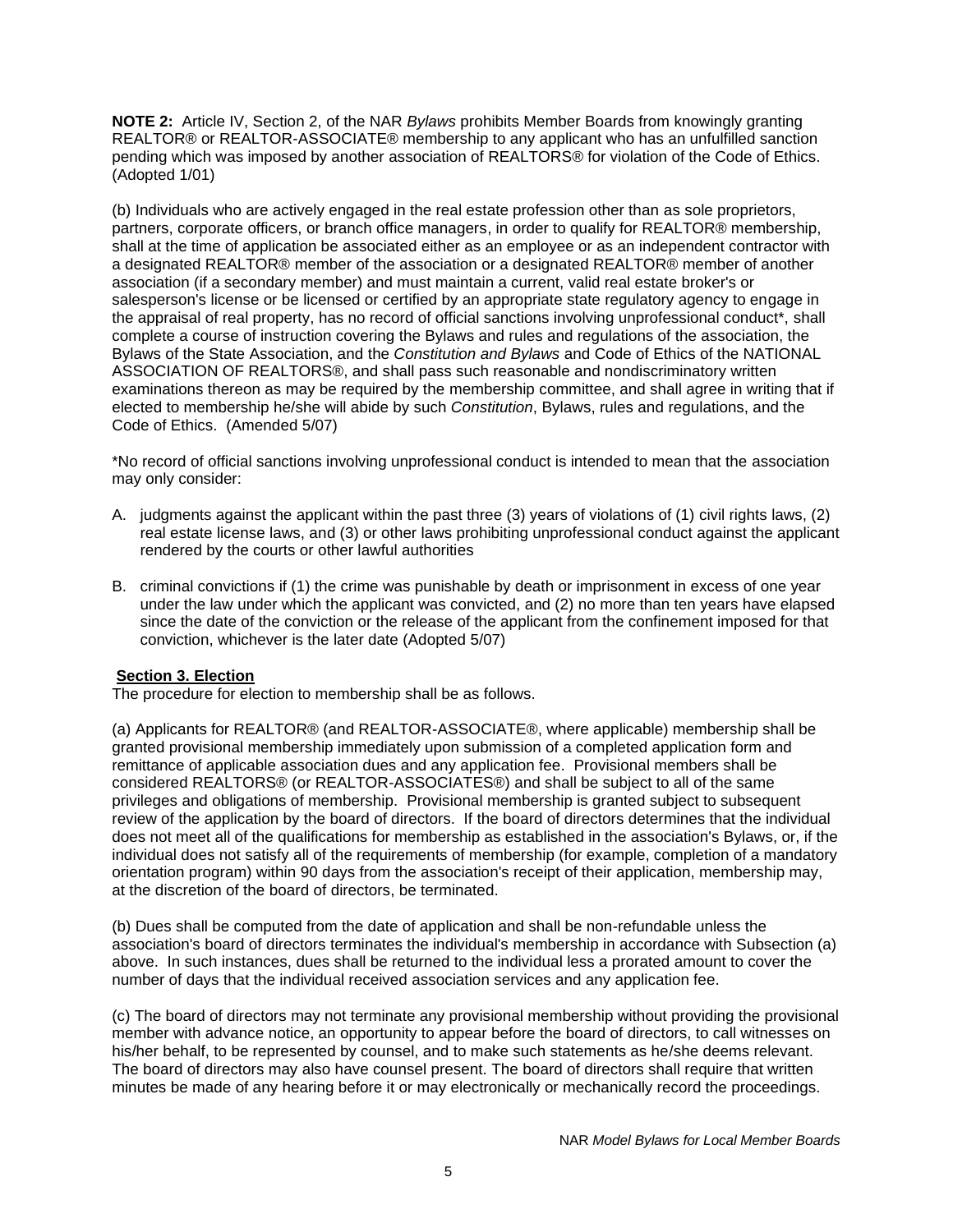(d) If the board of directors determines that provisional membership should be terminated, it shall record its reasons with the chief staff executive. If the board of directors believes that termination of provisional membership may become the basis of litigation and a claim of damage by a provisional member, it may specify that termination shall become effective upon entry in a suit by the association for a declaratory judgment by a court of competent jurisdiction of a final judgment declaring that the termination violates no rights of the individual. (Adopted 1/98, Amended 1/05)

#### **Section 4. New Member Code of Ethics Orientation**

Applicants for REALTOR® membership and provisional REALTOR® members (where applicable) shall complete an orientation program on the Code of Ethics of not less than two (2) hours and thirty (30) minutes of instructional time. This requirement does not apply to applicants for REALTOR® membership or provisional members who have completed comparable orientation in another association, provided that REALTOR® membership has been continuous, or that any break in membership is for one (1) year or less.

Failure to satisfy this requirement within 90 days of the date of application (or, alternatively, the date that provisional membership was granted), will result in denial of the membership application or termination of provisional membership.

**NOTE:** Orientation programs must meet the learning objectives and minimum criteria established from time to time by the NATIONAL ASSOCIATION OF REALTORS®. (Adopted 1/01)

## **Section 5. REALTOR® Code of Ethics Training**

Effective January 1, 2019, through December 31, 2021 and for successive three year periods thereafter, each REALTOR® member of the association (with the exception of REALTOR® members granted REALTOR® Emeritus status by the National Association) shall be required to complete ethics training of not less than two (2) hours and thirty (30) minutes of instructional time. This requirement will be satisfied upon presentation of documentation that the member has completed a course of instruction conducted by this or another REALTOR® association, the State Association of REALTORS®, or the NATIONAL ASSOCIATION OF REALTORS®, which meets the learning objectives and minimum criteria established by the NATIONAL ASSOCIATION OF REALTORS® from time to time. REALTOR® members who have completed training as a requirement of membership in another association and REALTOR® members who have completed the New Member Code of Ethics Orientation during any three year cycle shall not be required to complete additional ethics training until a new three year cycle commences.

Failure to satisfy the required periodic ethics training shall be considered a violation of a membership duty. Failure to meet the requirement in any three year cycle will result in suspension of membership for the first two months (January and February) of the year following the end of any three year cycle or until the requirement is met, whichever occurs sooner. On March 1 of that year, the membership of a member who is still suspended as of that date will be automatically terminated.

## **Section 6. Status Changes**

(a) A REALTOR® who changes the conditions under which he/she holds membership shall be required to provide written notification to the association within 30 days. A REALTOR® (non-principal) who becomes a principal in the firm with which he/she has been licensed or, alternatively, becomes a principal in a new firm which will be comprised of REALTOR® principals may be required to satisfy any previously unsatisfied membership requirements applicable to REALTOR® (principal) members but shall, during the period of transition from one status of membership to another, be subject to all of the privileges and obligations of a REALTOR® (principal). If the REALTOR® (non-principal) does not satisfy the requirements established in these Bylaws for the category of membership to which they have transferred within 30 days of the date they advised the association of their change in status, their new membership application will terminate automatically unless otherwise so directed by the board of directors.

A REALTOR® (or REALTOR-ASSOCIATE®, where applicable) who is transferring his/her license from one firm comprised of REALTOR® principals to another firm comprised of REALTOR® principals shall be subject to all of the privileges and obligations of membership during the period of transition. If the transfer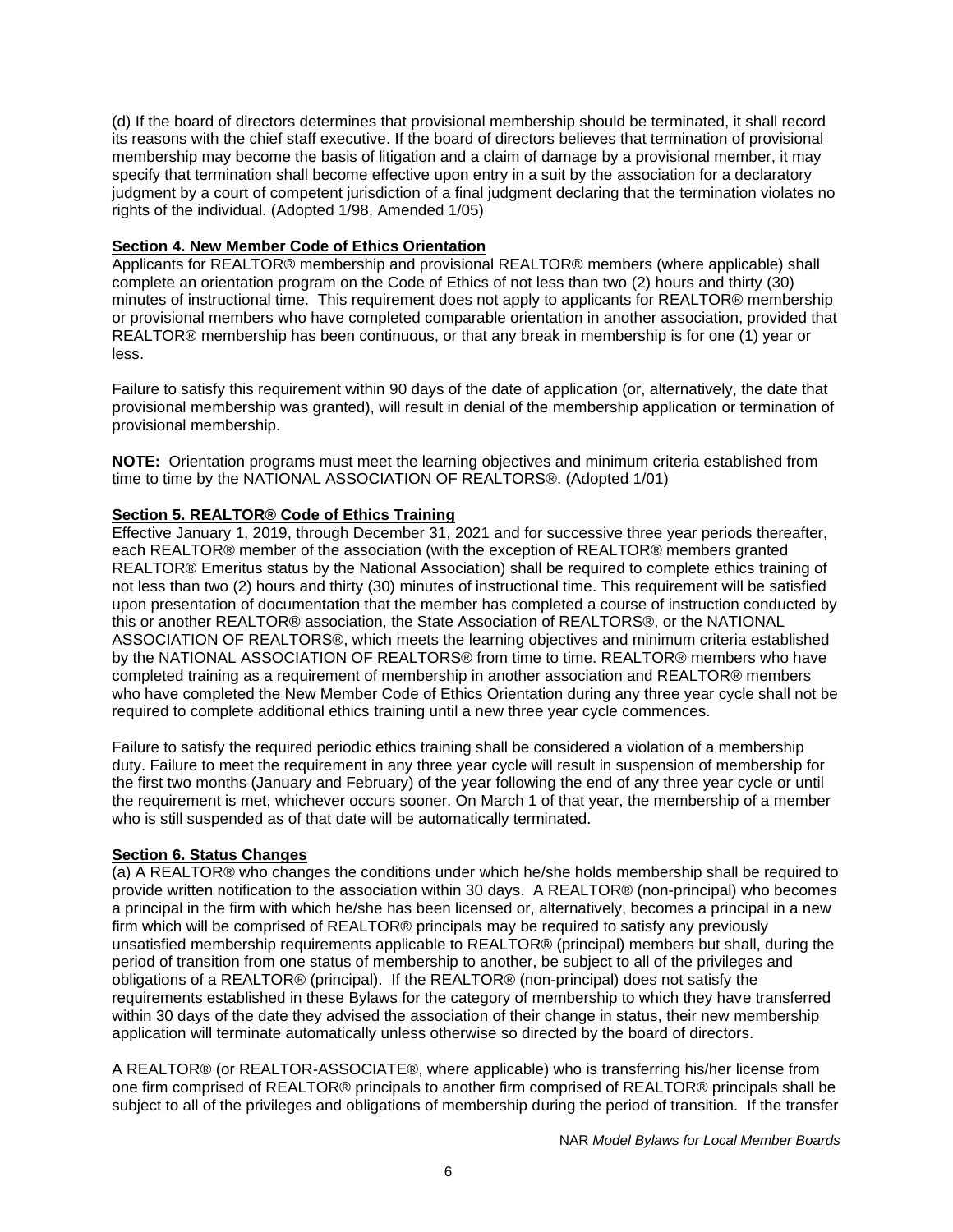is not completed within 30 days of the date the association is advised of the disaffiliation with the current firm, membership will terminate automatically unless otherwise so directed by the board of directors. (Amended 1/98)

(The board of directors, at its discretion, may waive any qualification which the applicant has already fulfilled in accordance with the association's Bylaws.)

(b) Any application fee related to a change in membership status shall be reduced by an amount equal to any application fee previously paid by the applicant.

(c) Dues shall be prorated from the first day of the month in which the member is notified of election by the board of directors and shall be based on the new membership status for the remainder of the year. (Amended 1/05)

#### **Article VI – Privileges and Obligations**

**Section 1**. The privileges and obligations of members, in addition to those otherwise provided in these Bylaws, shall be specified in this Article.

**Section 2**. Any member of the association may be reprimanded, fined, placed on probation, suspended, or expelled by the board of directors for a violation of these Bylaws and association rules and regulations consistent with these Bylaws, after a hearing as provided in the *Code of Ethics and Arbitration Manual* of the association. Although members other than REALTORS® are not subject to the Code of Ethics, nor its enforcement by the association, such members are encouraged to abide by the principles established in the Code of Ethics of the NATIONAL ASSOCIATION OF REALTORS® and conduct their business and professional practices accordingly. Further, members other than REALTORS® may, upon recommendation of the membership committee, or upon recommendation by a hearing panel of the professional standards committee, be subject to discipline as described above, for any conduct, which in the opinion of the board of directors, applied on a nondiscriminatory basis, reflects adversely on the terms REALTOR® or REALTORS®, and the real estate industry, or for conduct that is inconsistent with or adverse to the objectives and purposes of the local association, the State Association, and the NATIONAL ASSOCIATION OF REALTORS®.

**Section 3**. Any REALTOR® member of the association may be disciplined by the board of directors for violations of the Code of Ethics or other duties of membership, after a hearing as described in the *Code of Ethics and Arbitration Manual* of the association, provided that the discipline imposed is consistent with the discipline authorized by the Professional Standards Committee of the NATIONAL ASSOCIATION OF REALTORS® as set forth in the *Code of Ethics and Arbitration Manual* of the National Association.

**Section 4**. Resignations of members shall become effective when received in writing by the board of directors, provided, however, that if any member submitting the resignation is indebted to the association for dues, fees, fines, or other assessments of the association or any of its services, departments, divisions, or subsidiaries, the association may condition the right of the resigning member to reapply for membership upon payment in full of all such monies owed.

**Section 5**. If a member resigns from the association or otherwise causes membership to terminate with an ethics complaint pending, the complaint shall be processed until the decision of the association with respect to disposition of the complaint is final by this association (if respondent does not hold membership in any other association) or by any other association in which the respondent continues to hold membership. If an ethics respondent resigns or otherwise causes membership in all Boards to terminate before an ethics complaint is filed alleging unethical conduct occurred while the respondent was a REALTOR®, the complaint, once filed, shall be processed until the decision of the association with respect to disposition of the complaint is final. In any instance where an ethics hearing is held subsequent to an ethic respondent's resignation or membership termination, any discipline ratified by the Board of Directors shall be held in abeyance until such time as the respondent rejoins an association of REALTORS®.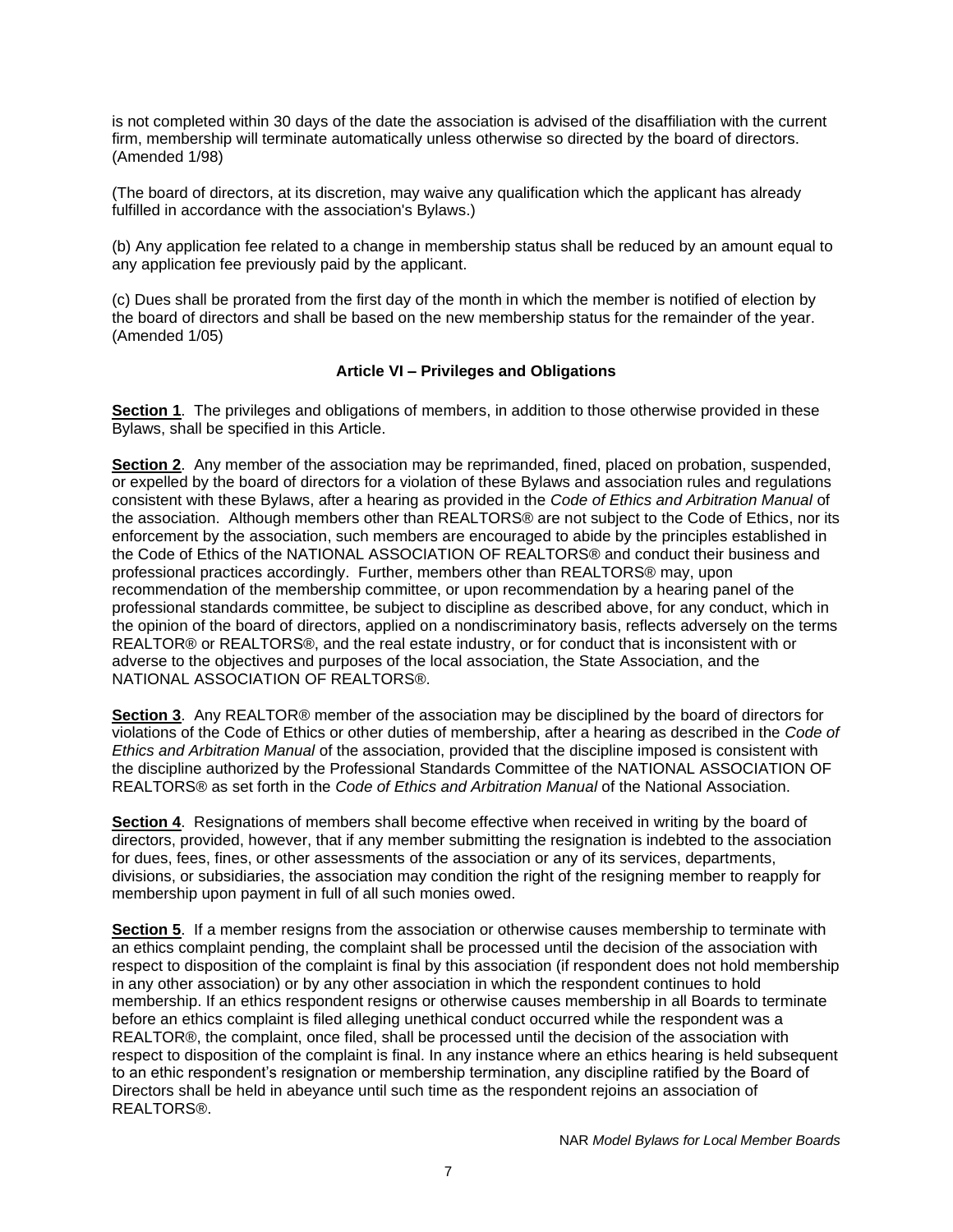(a) If a member resigns or otherwise causes membership to terminate, the duty to submit to arbitration (or to mediation if required by the association) continues in effect even after membership lapses or is terminated, provided that the dispute arose while the former member was a REALTOR®. (Amended 1/00 and 11/11)

**Section 6**. REALTOR® Members. REALTOR® members, whether primary or secondary, in good standing are entitled to vote and to hold elective office in the association; and may use the terms REALTOR®. For purposes of this section, the term "good standing" means the member satisfies the "Obligations of REALTOR® Members", is current with all financial and disciplinary obligations to the association and MLS, has completed any new member requirements, and complies with NAR's trademark rules.

(a) If a REALTOR® member is a sole proprietor in a firm, a partner in a partnership or an officer in a corporation, and is suspended or expelled, the firm, partnership or corporation shall not use the terms REALTOR® or REALTORS® in connection with its business during the period of suspension, or until readmission to REALTOR® membership, or unless connection with the firm, partnership or corporation is severed, or management control is relinquished, whichever may apply. The membership of all other principals, partners, or corporate officers shall suspend or terminate during the period of suspension of the disciplined member, or until readmission of the disciplined member or unless connection of the disciplined member with the firm, partnership, or corporation is severed, or unless the REALTOR® who is suspended or expelled removes himself/herself from any form or degree of management control of the firm for the term of the suspension or until readmission to membership, whichever may apply. Removal of an individual from any form or degree of management control must be certified to the association by the member who is being suspended or expelled and by the individual who is assuming management control, and the signatures of such certification must be notarized. In the event the suspended or expelled member is so certified to have relinquished all form or degree of management control of the firm, the membership of other partners, corporate officers, or other individuals affiliated with the firm shall not be affected, and the firm, partnership or corporation may continue to use the terms REALTOR® and REALTORS® in connection with its business during the period of suspension or until the former member is admitted to membership in the association. The foregoing is not intended to preclude a suspended or expelled member from functioning as an employee or independent contractor, providing no management control is exercised. Further, the membership of REALTORS® other than principals who are employed or affiliated as independent contractors with the disciplined member shall suspend or terminate during the period of suspension of the disciplined member or until readmission of the disciplined member, or unless connection of the disciplined member with the firm, partnership, or corporation is severed, or management control is relinquished, or unless the REALTOR® member (non-principal) elects to sever his/her connection with the REALTOR® and affiliate with another REALTOR® member in good standing in the association, whichever may apply.

If a REALTOR® member other than a sole proprietor in a firm, partner in a partnership, or an officer of a corporation is suspended or expelled, the use of the terms REALTOR® or REALTORS® by the firm, partnership or corporation shall not be affected.\*

\*Concerning Article VI, Section 6(a), associations are advised to select one rule from the two alternatives. The association may wish to consult with legal counsel prior to adoption.

(b) In any action taken against a REALTOR® member for suspension or expulsion under Section 6(a) hereof, notice of such action shall be given to all REALTORS® employed by or affiliated as independent contractors with such REALTOR® member and they shall be advised that the provisions in Article VI, Section 6(a) shall apply.

**Section 7**. Institute Affiliate Members. Institute Affiliate members shall have rights and privileges and be subject to obligations prescribed by the board of directors consistent with the *Constitution and Bylaws of the NATIONAL ASSOCIATION OF REALTORS®*.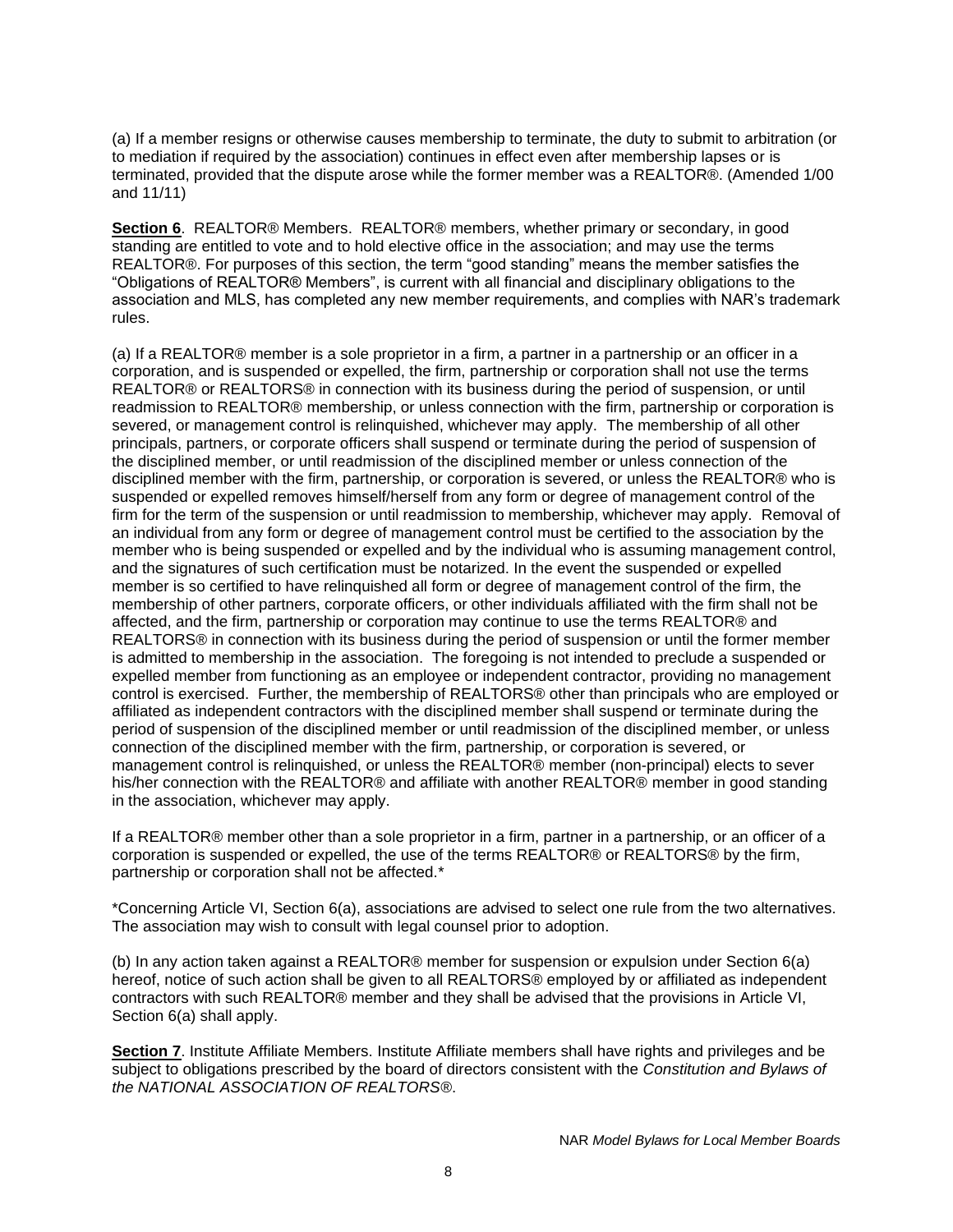**NOTE:** Local associations establish the rights and privileges to be conferred on Institute Affiliate members except that no Institute Affiliate member may be granted the right to use the term REALTOR®, REALTOR-ASSOCIATE®, or the REALTOR® logo; to serve as president of the local association; or to be a participant in the local association's multiple listing service. (Amended 1/02)

**Section 8**. Affiliate Members. Affiliate members shall have rights and privileges and be subject to obligations prescribed by the board of directors.

**Section 9**. Public Service Members. Public Service members shall have rights and privileges and be subject to obligations prescribed by the board of directors.

**Section 10**. Honorary Members. Honorary membership shall confer only the right to attend meetings and participate in discussions.

**Section 11**. Student Members. Student members shall have rights and privileges and be subject to obligations prescribed by the board of directors.

**Section 12**. Certification by REALTOR®. "Designated" REALTOR® members of the association shall certify to the association during the month of May on a form provided by the association, a complete listing of all individuals licensed or certified in the REALTOR®'s office(s) and shall designate a primary association for each individual who holds membership. Designated REALTORS® shall also identify any non-member licensees in the REALTOR®'s office(s) and if designated REALTOR® dues have been paid to another association based on said non-member licensees, the designated REALTOR® shall identify the association to which dues have been remitted. These declarations shall be used for purposes of calculating dues under Article X, Section 2(a) of the Bylaws. "Designated" REALTOR® members shall also notify the association of any additional individual(s) licensed or certified with the firm(s) within 30 days of the date of affiliation or severance of the individual.

### **Section 13. Legal Liability Training. Not Adopted**

**Section 14. Harassment.** Any member of the association may be reprimanded, placed on probation, suspended or expelled for harassment of an association or MLS employee or association officer or director after an investigation in accordance with the procedures of the association. As used in this section, harassment means any verbal or physical conduct including threatening or obscene language, unwelcome sexual advances, stalking, actions including strikes, shoves, kicks, or other similar physical contact, or threats to do the same, or any other conduct with the purpose or effect of unreasonably interfering with an individual's work performance by creating a hostile, intimidating or offensive work environment. The decision of the appropriate disciplinary action to be taken shall be made by the investigatory team comprised of the president, and president-elect and/or vice president and one member of the board of directors selected by the highest ranking officer not named in the complaint, upon consultation with legal counsel for the association. Disciplinary action may include any sanction authorized in the association's Code of Ethics and Arbitration Manual. If the complaint names the president, president-elect or vice president, they may not participate in the proceedings and shall be replaced by the immediate past president or, alternatively, by another member of the board of directors selected by the highest ranking officer not named in the complaint.

**NOTE:** Suggested procedures for processing complaints of harassment are available on line at http://www.REALTOR.org, or from the Member Policy Department. (Amended 5/08)

## **Article VII – Professional Standards and Arbitration**

(Requires verbatim adoption by Member Boards – Selected Uniform Provision)

**Section 1.** The responsibility of the association and of association members relating to the enforcement of the Code of Ethics, the disciplining of members, and the arbitration of disputes, and the organization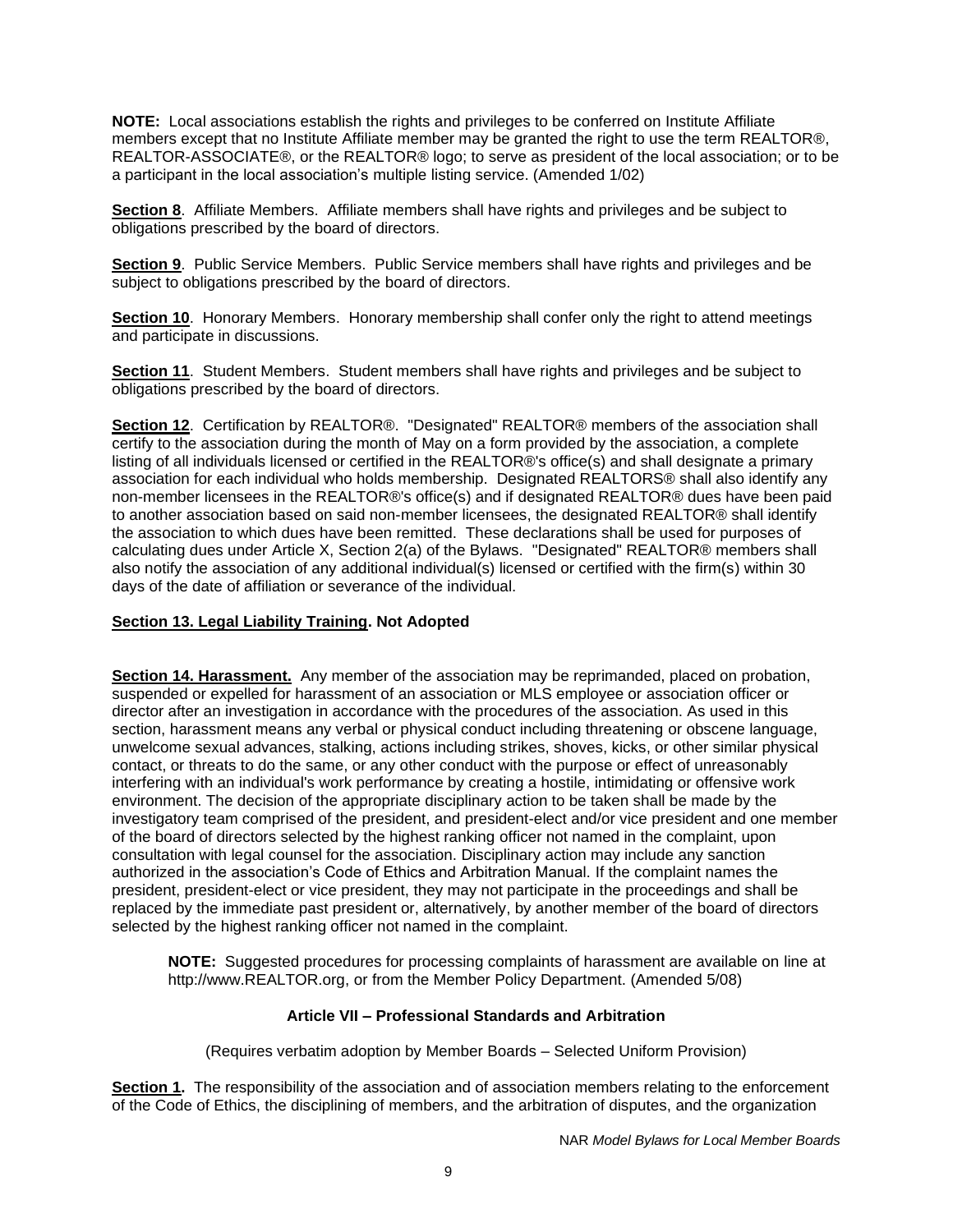and procedures incident thereto, shall be governed by the Code of Ethics and Arbitration Manual of the NATIONAL ASSOCIATION OF REALTORS®, as amended from time to time, which is by this reference incorporated into these Bylaws, provided, however, that any provision deemed inconsistent with state law shall be deleted or amended to comply with state law.

**Section 2**. It shall be the duty and responsibility of every REALTOR® member of this association to safeguard and promote the standards, interests, and welfare of the association and the real estate profession, and to protect against conduct that may cause a lack of public confidence in the real estate profession or in REALTORS®. REALTOR® members also must abide by the governing documents and policies of the association, the State Association, and the NATIONAL ASSOCIATION OF REALTORS®, as well as the Code of Ethics of the NATIONAL ASSOCIATION OF REALTORS®, including the duty to arbitrate controversies arising out of real estate transactions as specified by Article 17 of the Code of Ethics, and in accordance with the procedures set forth in the Code of Ethics and Arbitration Manual.

Every REALTOR® member shall maintain a high level of integrity and adhere to the association's membership criteria. Any violent act or threat of violence to person or property, hateful conduct, or acts of moral turpitude impacting the public shall not be tolerated and may be cause for disciplinary action, up to and including termination of membership.

**Section 3.** The responsibility of the association and association members relating to the enforcement of the Code of Ethics, the disciplining of members, the arbitration of disputes, and the organization and procedures incident thereto, shall be consistent with the cooperative professional standards enforcement agreement entered into by the association, which by this reference is made a part of these Bylaws.

# **Article VIII – Use of the Terms REALTOR® and REALTORS®**

(Requires verbatim adoption by Member Boards – Selected Uniform Provision)

**Section 1**. Use of the terms REALTOR® and REALTORS® by members shall, at all times, be subject to the provisions of the *Constitution and Bylaws of the NATIONAL ASSOCIATION OF REALTORS®* and to the Rules and Regulations prescribed by its board of directors. The association shall have the authority to control, jointly and in full cooperation with the NATIONAL ASSOCIATION OF REALTORS®, use of the terms within its jurisdiction. Any misuse of the terms by members is a violation of a membership duty and may subject members to disciplinary action by the board of directors after a hearing as provided for in the association's Code of Ethics and Arbitration Manual. (Amended 5/06)

**Section 2**. REALTOR® members of the association shall have the privilege of using the terms REALTOR® and REALTORS® in connection with their places of business within the state or a state contiguous thereto so long as they remain REALTOR® members in good standing. No other class of members shall have this privilege. (Amended 1/96)

**Section 3**. A REALTOR® member who is a principal of a real estate firm, partnership, or corporation may use the terms REALTOR® and REALTORS®, only if all the principals of such firm, partnership, or corporation who are actively engaged in the real estate profession within the state or a state contiguous thereto are REALTOR® members or Institute Affiliate members, as described in Section 1(b) of Article IV.

(a) In the case of a REALTOR® member who is a principal of a real estate firm, partnership, or corporation whose business activity is substantially all commercial, the right to use the term REALTOR® or REALTORS® shall be limited to office locations in which a principal, partner, corporate officer, or branch office manager of the firm, partnership, or corporation holds REALTOR® membership. If a firm, partnership, or corporation operates additional places of business in which no principal, partner, corporate officer, or branch office manager holds REALTOR® membership, the term REALTOR® or REALTORS® may not be used in any reference to those additional places of business. (Amended 1/01)

**Section 4**. Institute Affiliate members shall not use the terms REALTOR® or REALTORS®, nor the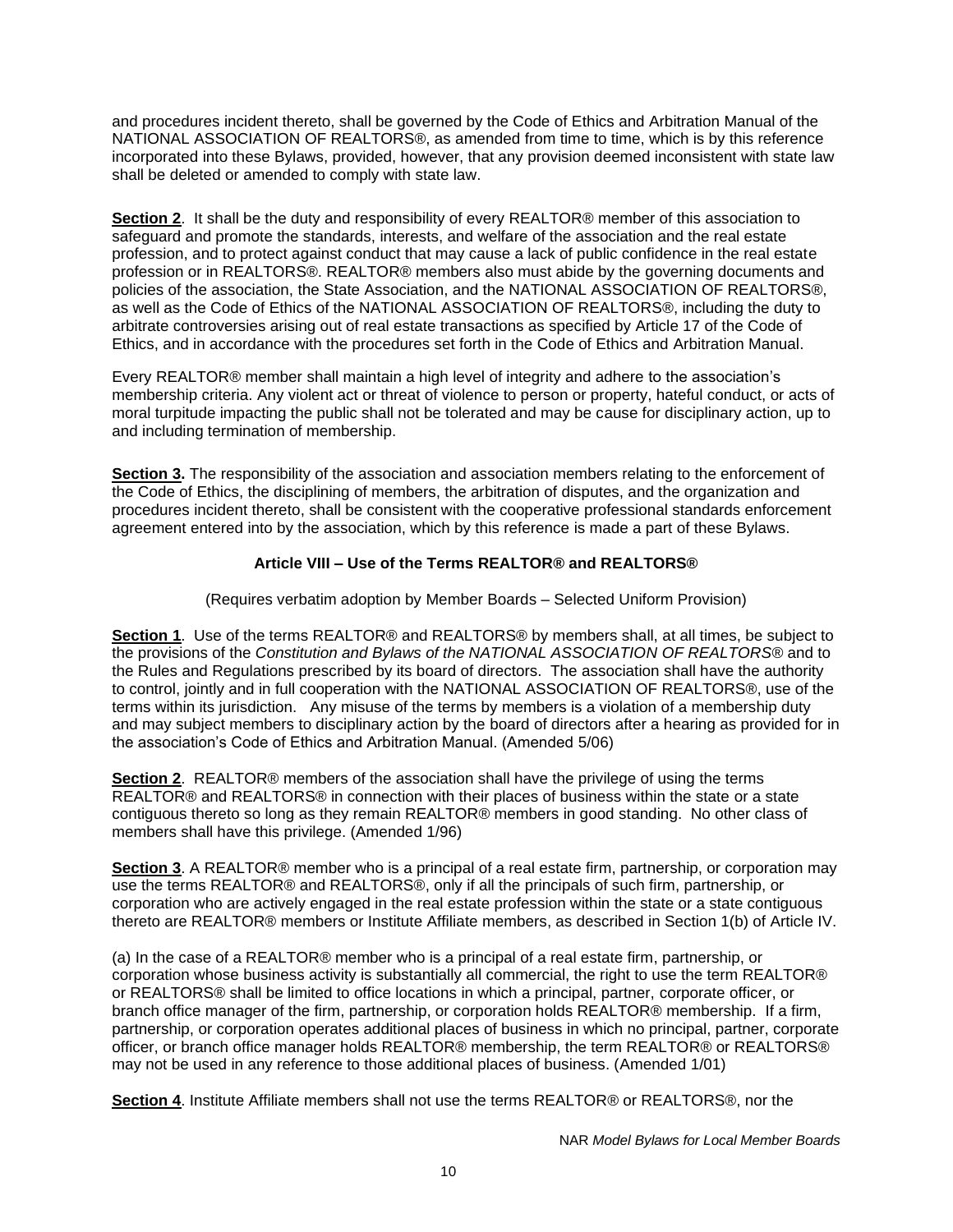imprint of the emblem seal of the NATIONAL ASSOCIATION OF REALTORS®.

#### **Article IX – State and National Memberships**

(Requires verbatim adoption by Member Boards – Selected Uniform Provision)

**Section 1**. The association shall be a member of the NATIONAL ASSOCIATION OF REALTORS® and the Georgia Association of REALTORS®. By reason of the association's membership, each REALTOR® member of the Member Board shall be entitled to membership in the NATIONAL ASSOCIATION OF REALTORS® and the Georgia Association of REALTORS® without further payment of dues (refer to option below). The association shall continue as a member of the State and National Associations, unless by a majority vote of all of its REALTOR® members, decision is made to withdraw, in which case the State and National Associations shall be notified at least one month in advance of the date designated for the termination of such membership.

**Section 2**. The association recognizes the exclusive property rights of the NATIONAL ASSOCIATION OF REALTORS® in the terms REALTOR® and REALTORS®. The association shall discontinue use of the terms in any form in its name, upon ceasing to be a member of the National Association, or upon a determination by the board of directors of the National Association that it has violated the conditions imposed upon the terms.

**Section 3**. The association adopts the Code of Ethics of the NATIONAL ASSOCIATION OF REALTORS® and agrees to enforce the Code among its REALTOR® members. The association and all of its members agree to abide by the *Constitution***,** *Bylaws*, Rules and Regulations, and policies of the National Association and the Georgia Association of REALTORS®.

#### **Article X – Dues and Assessments**

**Section 1. Application Fee**. The board of directors may adopt an application fee for REALTOR® membership in reasonable amount, not exceeding three (3) times the amount of the annual dues for REALTOR® membership, which shall be required to accompany each application for REALTOR® membership and which shall become the property of the association upon final approval of the application. (Amended 1/02)

#### **Section 2. Dues**. The annual dues of members shall be as follows.

(a) REALTOR® Members. The annual dues of each designated REALTOR® member shall be in such amount as established annually by the board of directors, plus an additional amount to be established annually by the board of directors times the number of real estate salespersons and licensed or certified appraisers who (1) are employed by or affiliated as independent contractors, or who are otherwise directly or indirectly licensed with such REALTOR® member, and (2) are not REALTOR® members of any association in the state or a state contiguous thereto or Institute Affiliate members of the association. In calculating the dues payable to the association by a designated REALTOR® member, non-member licensees as defined in (1) and (2) of this paragraph shall not be included in the computation of dues if the designated REALTOR® has paid dues based on said non-member licensees in another association in the state or a state contiguous thereto, provided the designated REALTOR® notifies the association in writing of the identity of the association to which dues have been remitted. In the case of a designated REALTOR® member in a firm, partnership, or corporation whose business activity is substantially all commercial, any assessments for non-member licensees shall be limited to licensees affiliated with the designated REALTOR® (as defined in (1) and (2) of this paragraph) in the office where the designated REALTOR® holds membership, and any other offices of the firm located within the jurisdiction of this association. (Amended 1/05)

(1) For the purpose of this section, a REALTOR® member of a Member Board shall be held to be any member who has a place or places of business within the state or a state contiguous thereto and who, as a principal, partner, corporate officer, or branch office manager of a real estate firm, partnership, or corporation, is actively engaged in the real estate profession as defined in Article III, Section 1 of the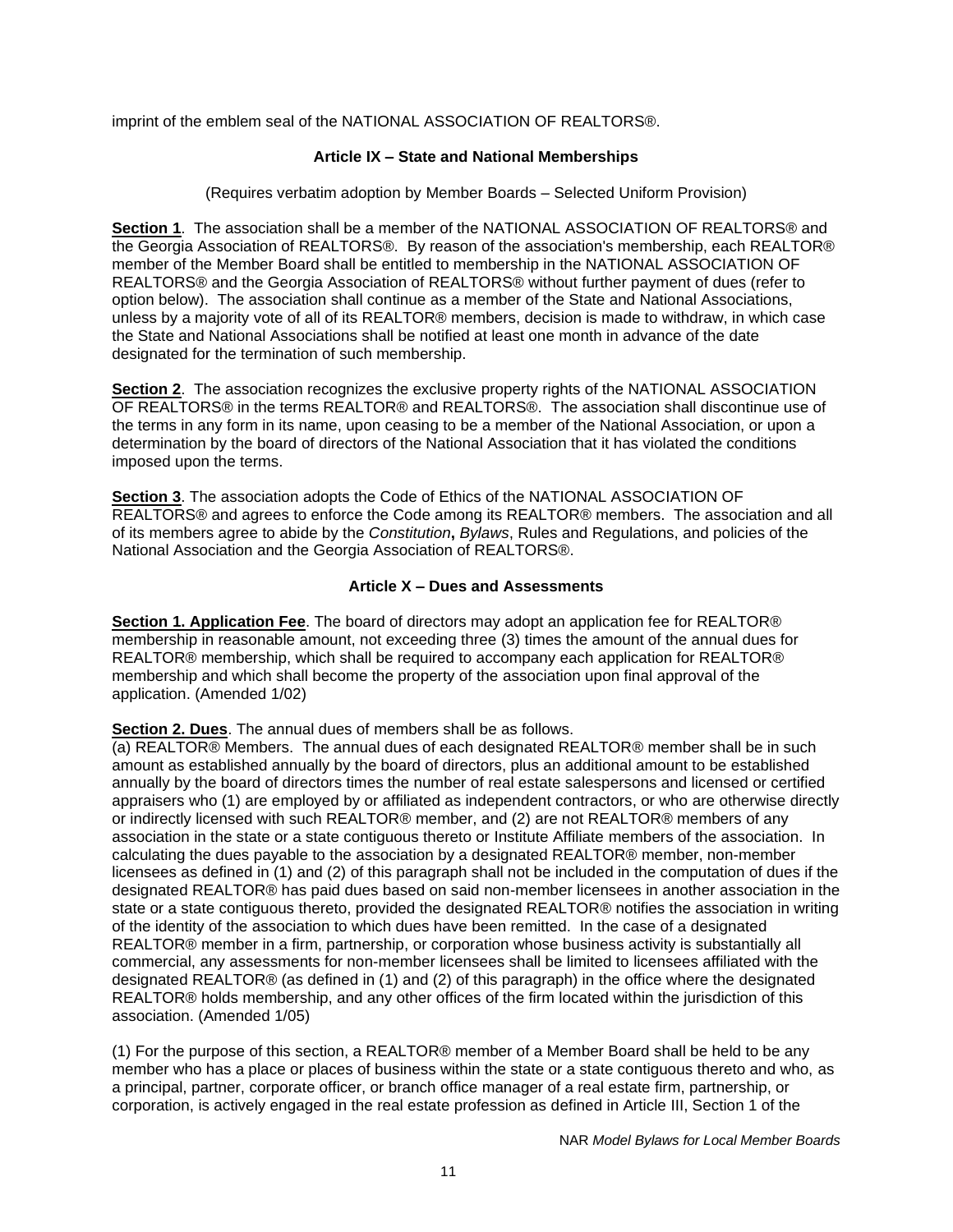Constitution of the NATIONAL ASSOCIATION OF REALTORS®. An individual shall be deemed to be licensed with a REALTOR® if the license of the individual is held by the REALTOR®, or by any broker who is licensed with the REALTOR®, or by any entity in which the REALTOR® has a direct or indirect ownership interest and which is engaged in other aspects of the real estate business (except as provided for in Section 2(a)(1) hereof) provided that such licensee is not otherwise included in the computation of dues payable by the principal, partner, corporate officer, or branch office manager of the entity.

A REALTOR® with a direct or indirect ownership interest in an entity engaged exclusively in soliciting and/or referring clients and customers to the REALTOR® for consideration on a substantially exclusive basis shall annually file with the association on a form approved by the association a list of the licensees affiliated with that entity and shall certify that all of the licensees affiliated with the entity are solely engaged in referring clients and customers and are not engaged in listing, selling, leasing, renting, managing, counseling, or appraising real property. The individuals disclosed on such form shall not be deemed to be licensed with the REALTOR® filing the form for purposes of this section and shall not be included in calculating the annual dues of the designated REALTOR®. *Designated REALTORS shall notify the association within three (3) days of any change in status of licensees in a referral firm.*

The exemption for any licensee included on the certification form shall automatically be revoked upon the individual being engaged in real estate licensed activities (listing, selling, leasing, renting, managing, counseling, or appraising real property) other than referrals, and dues for the current fiscal year shall be payable.

Membership dues shall be prorated for any licensee included on a certification form submitted to the association who during the same calendar year applies for REALTOR® or REALTOR-ASSOCIATE® membership in the association. However, membership dues shall not be prorated if the licensee held REALTOR® or REALTOR-ASSOCIATE® membership during the preceding calendar year. (Amended 11/09 and 11/14)

(b) REALTOR® Members. The annual dues of REALTOR® members other than the designated REALTOR® shall be as established annually by the board of directors. (Amended 1/05)

(c) Institute Affiliate Members. The annual dues of each Institute Affiliate member shall be as established in Article II of the Bylaws of the NATIONAL ASSOCIATION OF REALTORS®.

**NOTE:** The Institutes, Societies, and Councils of the National Association shall be responsible for collecting and remitting dues to the National Association for Institute Affiliate members (\$105). The National Association shall credit \$35 to the account of a local association for each Institute Affiliate Member whose office address is within the assigned territorial jurisdiction of that association, provided, however, if the office location is also within the territorial jurisdiction of a Commercial Overlay Board (COB), the \$35 amount will be credited to the COB, unless the Institute Affiliate member directs that the dues be distributed to the other association. The National Association shall also credit \$35 to the account of state associations for each Institute Affiliate member whose office address is located within the territorial jurisdiction of the state association. Local and state associations may not establish any additional entrance, initiation fees or dues for Institute Affiliate members, but may provide service packages to which Institute Affiliate members may voluntarily subscribe. (Amended 11/2013)

(d) Affiliate Members. The annual dues of each Affiliate member shall be as established annually by the board of directors. (Amended 1/05)

(e) Public Service Members. The annual dues of each Public Service member shall be as established annually by the board of directors. (Amended 1/05)

(f) Honorary Members. Dues payable, if any, shall be at the discretion of the board of directors. (Amended 1/05)

(g) Student Members. Dues payable, if any, shall be at the discretion of the board of directors.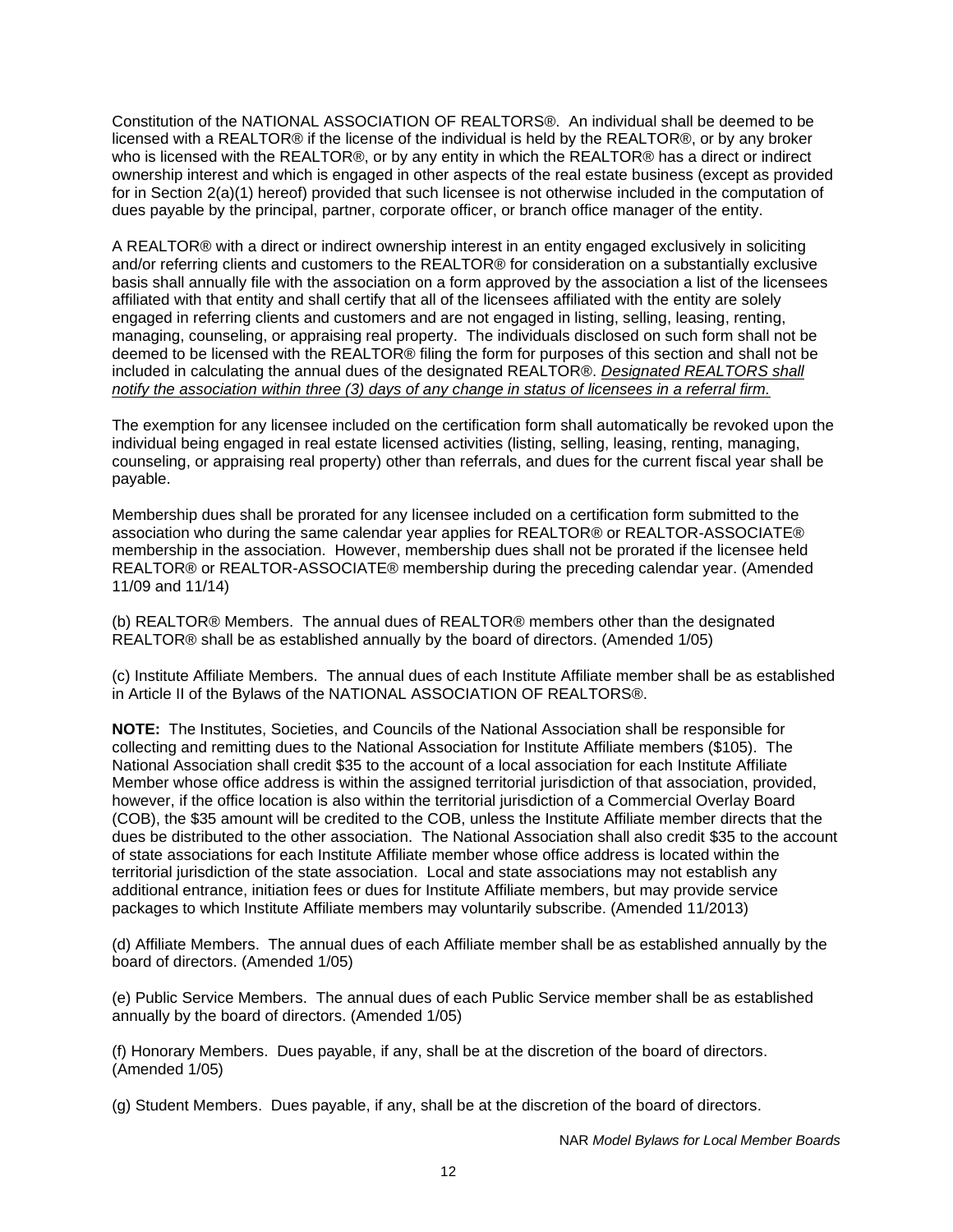### (Amended 1/05)

**Section 3. Dues Payable.** Dues for all members shall be payable annually in advance on the first day of October. Dues for new members shall be computed from the date of application and granting of provisional membership. (Adopted 1/98, Amended 1/05)

(a) In the event a sales licensee or licensed or certified appraiser who holds REALTOR® membership is dropped for nonpayment of association dues, and the individual remains with the designated REALTOR®'s firm, the dues obligation of the "designated" REALTOR® (as set forth in Article X, Section 2 [a]) will be increased to reflect the addition of a non-member licensee. Dues shall be calculated from the first day of the current fiscal year and are payable within thirty (30) days of the notice of termination.

**Section 4. Nonpayment of Financial Obligations**. If dues, fees, fines, or other assessments including amounts owed to the association or the association's multiple listing service are not paid within one (1) month after the due date, the nonpaying Member is subject to suspension at the discretion of the board of directors. Two (2) months after the due date, membership of the nonpaying member may be terminated at the discretion of the board of directors. Three (3) months after the due date, membership of the nonpaying Member shall automatically terminate unless within that time the amount due is paid. However, no action shall be taken to suspend or expel a member for nonpayment of disputed amounts until the accuracy of the amount owed has been confirmed by the board of directors. A former member who has had his/her membership terminated for nonpayment of dues, fees, fines, or other assessments duly levied in accordance with the provisions of these Bylaws or the provisions of other rules and regulations of the association or any of its services, departments, divisions, or subsidiaries may apply for reinstatement in a manner prescribed for new applicants for membership, after making payment in full of all accounts due as of the date of termination.

**Section 5. Deposits and Expenditures**. Deposits and expenditures of funds shall be in accordance with policies established by the board of directors. (Amended 1/05)

**Section 6. Notice of Dues, Fees, Fines, Assessments, and Other Financial Obligations of Members**. All dues, fees, fines, assessments, or other financial obligations to the association or association multiple listing service shall be noticed to the delinquent association member in writing setting forth the amount owed and due date.

**Section 7.** The dues of REALTOR® members who are REALTOR® Emeriti (as recognized by the National Association), past presidents and past treasurers of the National Association or recipients of the Distinguished Service Award shall be as determined by the board of directors. (Amended 11/2013)

**NOTE:** A Member Board's dues obligation to the National Association is reduced by an amount equal to the amount which the association is assessed for a REALTOR® member, times the number of REALTOR® Emeriti (as recognized by the National Association), past presidents and past treasurers of the National Association, and recipients of the Distinguished Service Award of the National Association who are REALTOR® members of the association. The dues obligation of such individuals to the local association should be reduced to reflect the reduction in the association's dues obligation to the National Association. The association may, at its option, choose to have no dues requirement for such individuals except as may be required to meet the association's obligation to the State Association with respect to such individuals. Member Boards should determine whether the dues payable by the association to the State Association are reduced with respect to such individuals. It should be noted that this does not affect a "designated" REALTOR®'s dues obligation to the association with respect to those licensees employed by or affiliated with the "designated" REALTOR® who are not members of the local association. (Amended 11/2013)

## **Article XI – Officers and Directors**

**Section 1. Officers**. The elected officers of the Association shall be a President, a President Elect Public Services, an Immediate Past President, a Vice President of Member Services, a Vice President of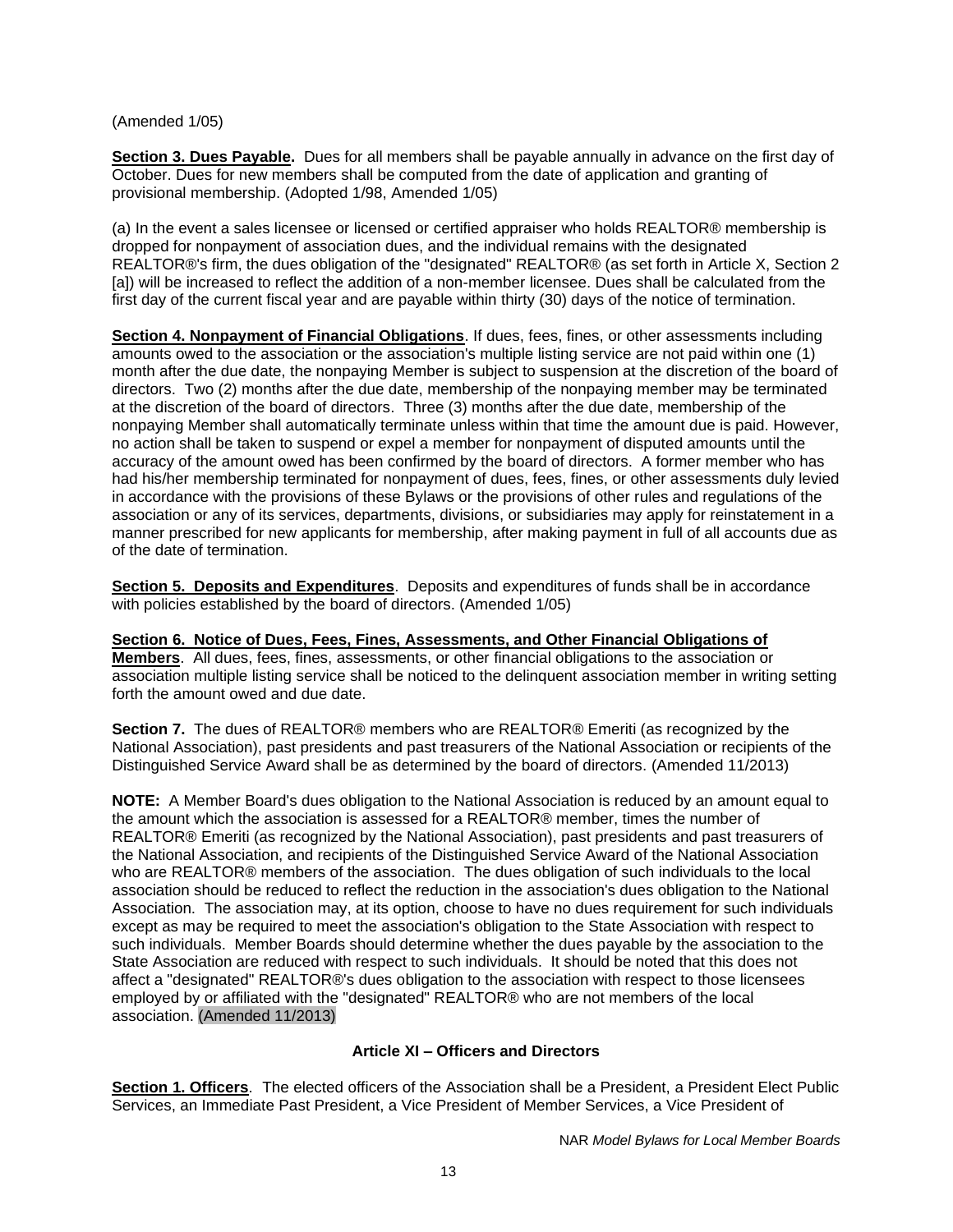Government Services, a Secretary/Treasurer and a Treasurer Elect. They shall be elected for terms of one year. The office of the President Elect Public Services shall automatically advance to the office of President; the office of President will automatically succeed to that of a state director and hold the title of Past President. All terms shall be one year.

**Section 2. Duties of Officers**. The duties of the officers shall be such as their titles, by general usage, would indicate and such as may be assigned to them by the board of directors. It shall be the particular duty of the chief staff executive to keep the records of the association and to carry on all necessary correspondence with the NATIONAL ASSOCIATION OF REALTORS® and the Georgia Association of REALTORS®. (Amended 1/05)

**Section 3. Board of Directors** The governing body of the Association shall be a Board of Directors consisting of the elected officers, the Immediate Past President of the Association and a number of REALTOR® members of the Association determined by membership counts in July of the previous year. Directors shall be elected to serve for no more than three consecutive two year terms. Thereafter, as many directors shall be elected each year as are required to fill vacancies. (Amended 1/05)

#### **Section 4. Election of Officers and Directors**.

(a) At least two (2) months before the annual election, a nominating committee consisting of the President, President-Elect Public Services, two past Presidents, and three members at large shall select one candidate for each office and one candidate for each place to be filled on the board of directors. The report of the nominating committee shall be mailed or, where permitted by state law, electronically transmitted to each member eligible to vote at least three (3) weeks preceding the election. Additional candidates for the offices to be filled may be placed in nomination by petition signed by at least 15% of the REALTOR® members eligible to vote. The petition shall be filed with the chief staff executive at least two (2) weeks before the election. The chief staff executive shall send notice of such additional nominations to all members eligible to vote before the election. (Amended 1/05)

(b) The election of officers and directors shall take place at the annual meeting or where permitted by state law, electronically. (Amended 1/05) Where permitted by state law, and in accordance with applicable state requirements, election of officers may be conducted by electronic means, in accordance with procedures established by the board of directors. (Adopted 1/05)

(c) The president, with the approval of the board of directors, shall appoint an election committee of 3 REALTOR® members to conduct the election. In case of a tie vote, the issue shall be determined by lot.

**Section 5. Vacancies**. Vacancies among the officers and the board of directors shall be filled by a simple majority vote of the board of directors until the next annual election.

**Section 6. Removal of Officers and Directors**. In the event that an officer or director is deemed to be incapable of fulfilling the duties for which elected, but will not resign from office voluntarily, the officer or director may be removed from office under the following procedure.

(a) A petition requiring the removal of an officer or director and signed by not less than one-third of the voting membership or a majority of all directors shall be filed with the president, or if the president is the subject of the petition, with the next-ranking officer, and shall specifically set forth the reasons the individual is deemed to be disqualified from further service.

(b) Upon receipt of the petition, and not less than twenty (20) days or more than forty-five (45) days thereafter, a special meeting of the voting membership of the association shall be held, and the sole business of the meeting shall be to consider the charge against the officer or director, and to render a decision on such petition.

(c) The special meeting shall be noticed to all voting members at least ten (10) days prior to the meeting, and shall be conducted by the president of the association unless the president's continued service in office is being considered at the meeting. In such case, the next-ranking officer will conduct the meeting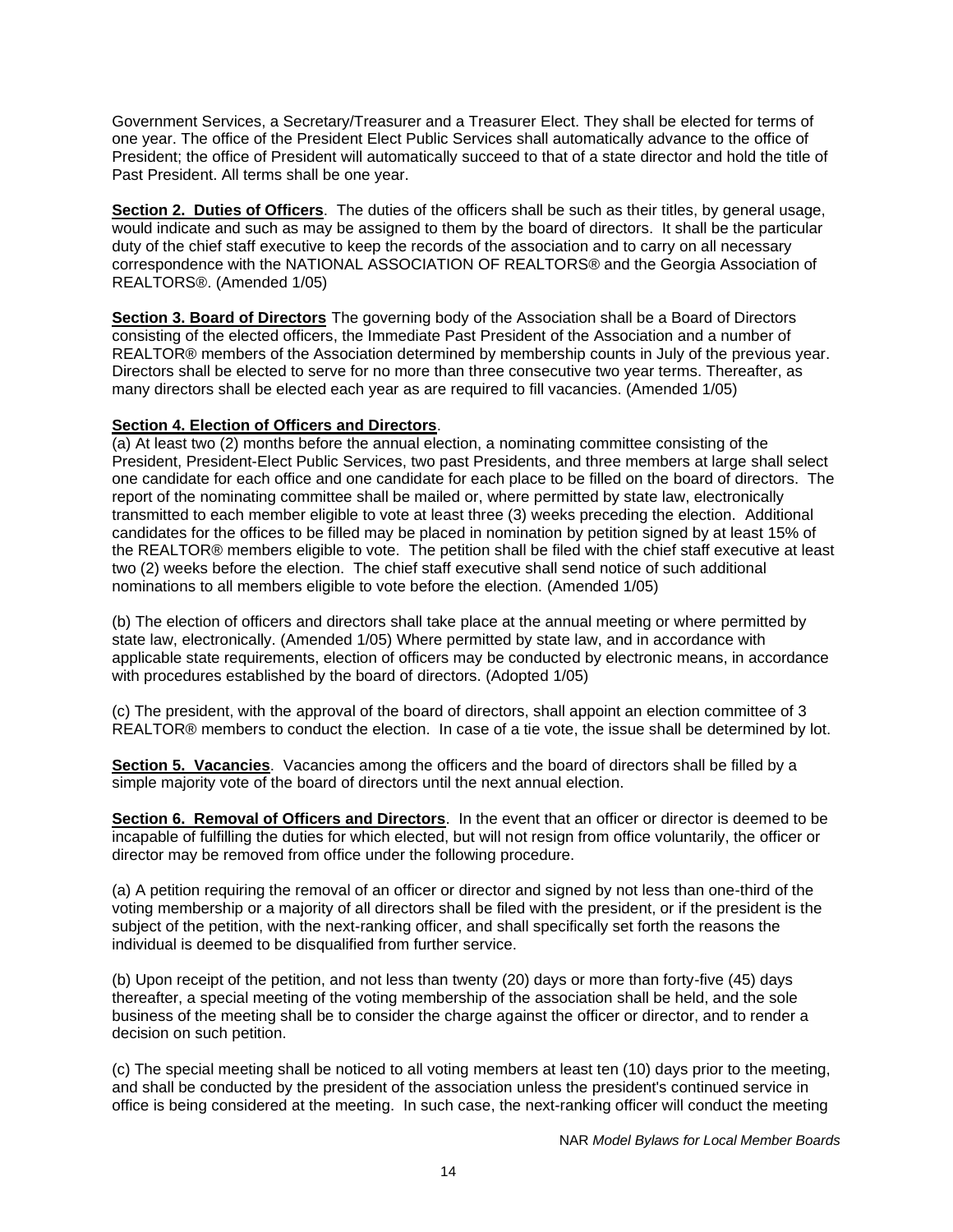of the hearing by the members. Provided a quorum is present, a three-fourths vote of members present and voting shall be required for removal from office.

**Section 7. Chief Staff Executive.** There shall be a chief staff executive, appointed by the board of directors, who shall be the chief administrative officer of the association. The chief staff executive shall have the authority to hire, supervise, evaluate and terminate other staff, if any, and shall perform such other duties as prescribed by the board of directors. (Adopted 1/05)

Section 8. Georgia Association Of Realtors - Directors.

(a) The President, by virtue of the office, shall be a two- (2) year Director to the Board of Directors of the Georgia Association of REALTORS® beginning with his or her term.

(b) Such Directors as may be authorized shall be elected in such numbers and such terms as may be provided for in the Constitution and Bylaws of the Georgia Association of REALTORS®.

#### **Article XII – Meetings**

**Section 1. Annual Meetings**. The annual meeting of the association shall be held during October (month/s) of each year, the date, place, and hour to be designated by the board of directors. (Amended 1/05)

**Section 2. Meetings of Directors.** The board of directors shall designate a regular time and place of meetings. Absence from three (3) regular meetings without an excuse deemed valid by the board of directors shall be construed as resignation. A quorum for the transaction of business shall be a majority of the board of directors, except as may otherwise be required by state law. (Amended 05/2013)

**Section 3. Other Meetings**. Meetings of the members may be held at other times as the president or the board of directors may determine, or upon the written request of at least 10% of the members eligible to vote.

**Section 4. Notice of Meetings**. Written notice shall be given to every Member entitled to participate in the meeting at least one (1) week preceding all meetings. If a special meeting is called, it shall be accompanied by a statement of the purpose of the meeting.

**Section 5. Quorum for Membership Meetings.** A quorum for the transaction of business at general and/or special meetings of the membership shall consist of 51% of the members eligible to vote, except as may otherwise be required by state law. (Amended 05/2013)

**Section 6. Electronic Transaction of Business.** To the fullest extent permitted by law, the board of directors or membership may conduct business by electronic means. (Adopted 1/05)

**Section 7. Action without Meeting.** Unless specifically prohibited by the articles of incorporation, any action required or permitted to be taken at a meeting of the board of directors may be taken without a meeting if a consent in writing, setting forth the action so taken, shall be signed by all of the directors. The consent shall be evidenced by one or more written approvals, each of which sets forth the action taken and bears the signature of one or more directors. All the approvals evidencing the consent shall be delivered to the chief staff executive to be filed in the corporate records. The action taken shall be effective when all the directors have approved the consent unless the consent specifies a different effective date. (Adopted 1/05)

## **Article XIII – Committees**

**Section 1. Standing Committees**. The President shall appoint from among the REALTOR® members, subject to confirmation by the board of directors, the following standing committees:

- Communication and Marketing Committee
- Programs and Events Committee
- Member Outreach Committee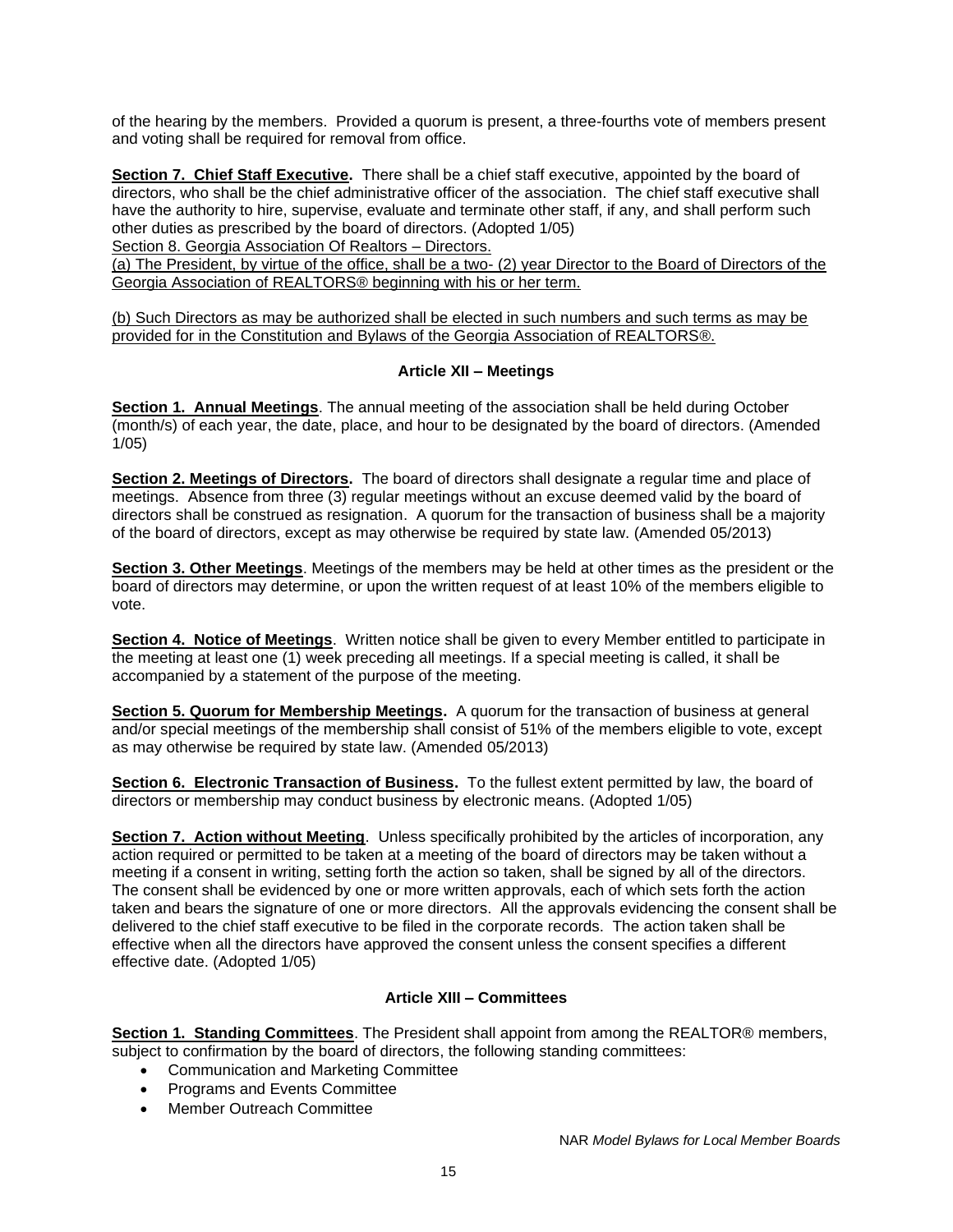- Professional Development Committee
- Awards Verification Committee
- Government Affairs Committee
- Multi-Cultural Committee
- Finance and Building Committee
- Nominating Committee

**Section 2. Special Committees**. The president shall appoint, subject to confirmation by the board of directors, special committees as deemed necessary.

**Section 3. Organization**. All committees shall be of such size and shall have duties, functions, and powers as assigned by the president or the board of directors except as otherwise provided in these Bylaws.

**Section 4. President**. The president shall be an *ex-officio* member of all standing committees and shall be notified of their meetings.

**Section 5. Action without Meeting**. Any committee may act by unanimous consent in writing without a meeting. The consent shall be evidenced by one or more written approvals, each of which sets forth the action taken and bears the signature of one or more of the members of the committee. (Adopted 1/05)

**Section 6. Attendance by Telephone.** Members of a committee may participate in any meeting through the use of a conference telephone or similar communications equipment by means of which all persons participating in the meeting can hear each other. Such participation shall be at the discretion of the president and shall constitute presence at the meeting. (Adopted 1/05)

## **Article XIV – Fiscal and Elective Year**

**Section 1**. The fiscal year of the association shall be January to December. (Amended 1/05)

**Section 2**. The elective year of the association shall be January to December. (Adopted 1/05)

## **Article XV – Rules of Order**

(Requires verbatim adoption by Member Boards – Selected Uniform Provision)

**Section 1**. *Robert's Rules of Order*, latest edition, shall be recognized as the authority governing the meetings of the association, its board of directors, and committees, in all instances wherein its provisions do not conflict with these Bylaws.

### **Article XVI – Amendments**

**Section 1**. These Bylaws may be amended by a majority vote of the members present and qualified to vote at any meeting at which a quorum is present, provided the substance of such proposed amendment or amendments shall be plainly stated in the call for the meeting.

(a) When Bylaws amendments are mandated by NAR policy, these Bylaws may be automatically amended to reflect the mandate as of the effective date of the mandatory policy authorized by the NATIONAL ASSOCIATION OF REALTORS®. The association shall provide notice of that change in a regular or special membership communication. (Adopted 1/05)

**Section 2**. Notice of all meetings at which amendments are to be considered shall be mailed to every member eligible to vote at least one (1) week prior to the meeting.

**Section 3**. Amendments to these Bylaws affecting the admission or qualification of REALTOR® and